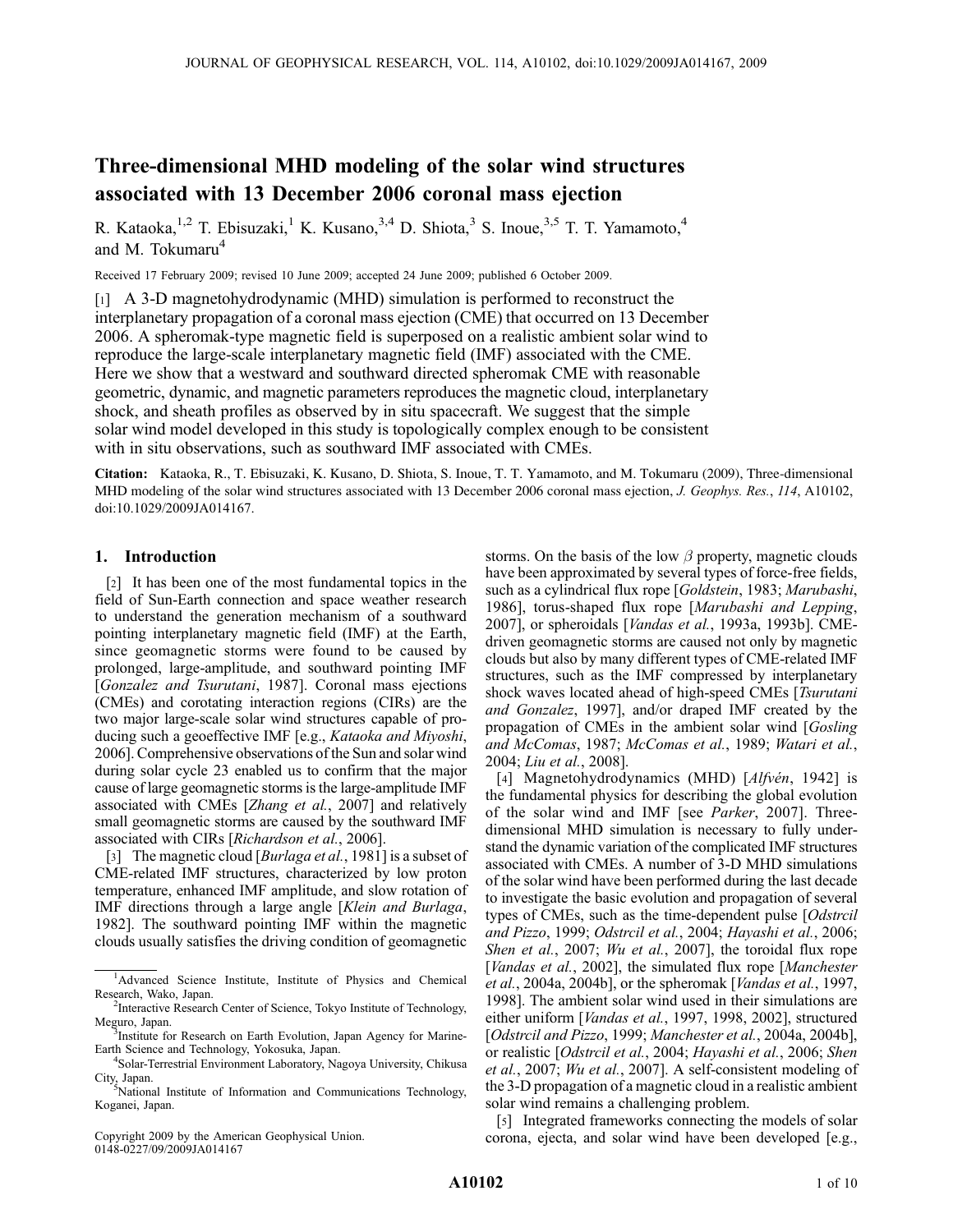

Figure 1. OMNI-2 solar wind and *Dst* profile for week of the 13 December 2006 coronal mass ejection (CME) event. From top to bottom, shown are (a) interplanetary magnetic field (IMF) amplitude and the GSE southward component (solid line), (b) IMF longitude in GSE coordinates, (c) solar wind speed, (d) number density, (e) proton temperature, and (f) Dst index.

Luhmann et al., 2004; Tóth et al., 2007]. However, it is still difficult to simultaneously reproduce the in situ observations of such basic solar wind structures as magnetic cloud, shock, and sheath. The purpose of this paper is to reproduce the interplanetary propagation of a magnetic cloud in a realistic ambient solar wind, using a newly developed 3-D MHD solar wind model named ''MHD cube,'' in order to understand the basic evolution of the magnetic cloud, interplanetary shock, and associated global IMF structures. We focus on a CME event of 13 December 2006, the last CME-driven large storm event during solar cycle 23. In section 2, we briefly review the CME event to raise a puzzling issue showing the coronagraph observation and in situ solar wind observation. In sections 3 and 4, we describe the MHD cube model to explain how to create the ambient solar wind and introduce a transient disturbance, respectively. In section 5, we compare the in situ solar wind observation and our modeling results to discuss the 3-D morphology of the CME evolution. In section 6, we summarize the results and discuss the capabilities and limitations of the MHD cube model.

# 2. The 13 December 2006 CME Event

[6] A high-speed halo-type CME was observed by Solar and Heliospheric Observatory (SOHO)/Large Angle and Spectrometric Coronagraph (LASCO) on 13 December

2006, associated with X3.4 flare at S06W23 (NOAA AR10930). The CME speed is estimated as 1774  $\text{km s}^{-1}$ by Dr. S. Yashiro (http://cdaw.gsfc.nasa.gov/CME\_list/). A large isolated CME-driven geomagnetic storm was observed on  $14-15$  December 2006. The provisional *Dst* index reached -146 nT at the storm peak, as shown in Figure 1f. This event is suitable for this study because HINODE data are fully available for diagnosing the detailed vector magnetic field of the active region.

[7] Figure 1 shows the solar wind profile at the Earth during the week of the CME event. OMNI-2 hourly data is obtained from the Web site (http://omniweb.gsfc.nasa.gov/). After the sudden arrival of an interplanetary shock on 14 December 2006, typical magnetic cloud properties are identified by the enhanced IMF, slow IMF rotation, and low temperature. The prolonged large-amplitude southward IMF exists within the magnetic cloud that caused the large geomagnetic storm. The magnetic cloud was embedded in toward IMF polarity, and a sector boundary arrived at the end of 17 December 2006, followed by a typical corotating interaction region on 18–19 December 2006. Another interplanetary shock associated with a different CME was observed on 16 December 2006.

[8] There are puzzling observations in the 13 December 2006 CME event. Using the Grad-Shafranov reconstruction technique of the magnetic cloud [Hau and Sonnerup, 1999; Hu and Sonnerup, 2002], Liu et al. [2008] suggested that the Earth passed near the center of an inclined north – south aligned flux rope. The initial propagation direction of the CME is, however, significantly westward and southward as shown in Figure 2. Assuming that the flux rope CME propagated significantly westward and southward, it is naturally expected that the Earth should pass the western edge of the flux rope, instead of the center of the flux rope. Understanding these observations in a simple scenario is therefore not straightforward, and this is an interesting challenge to address the 3-D MHD modeling.

#### 3. MHD Solar Wind Model

[9] The time evolution of large-scale solar wind plasma and IMF follows MHD (see Parker [2007]). The ideal MHD



Figure 2. Coronagraph difference images of the 13 December 2006 CME as seen by Solar and Heliospheric Observatory (SOHO)/Large Angle and Spectrometric Coronagraph (LASCO) (left) C2 and (right) C3. White circles indicate the position of the Sun. The images are adapted from the LASCO CME Catalog at NASA/Goddard Space Flight Center.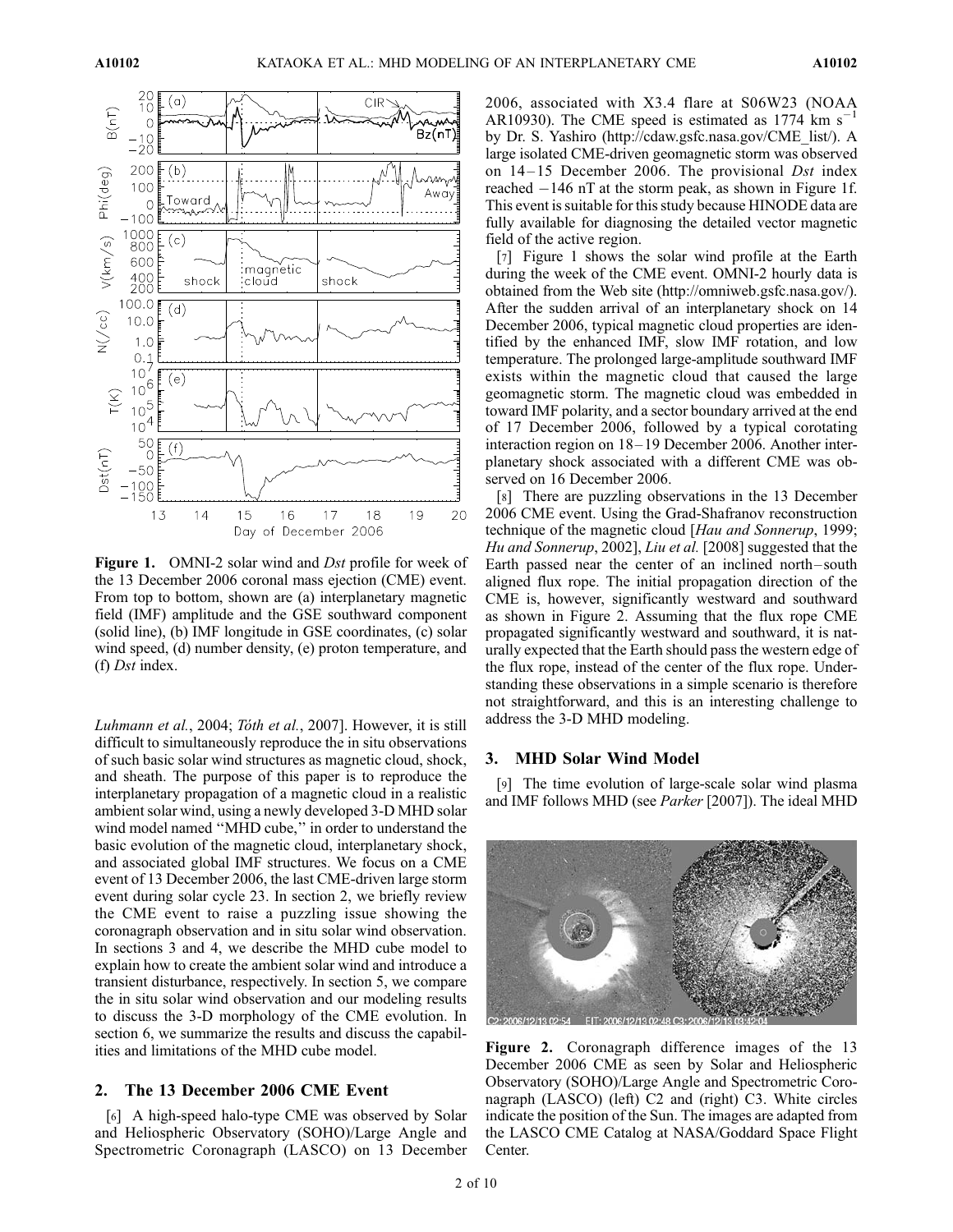

**Figure 3.** Inferred solar wind parameters at the inner boundary of 50  $R_s$  sphere. (a) Radial magnetic field and (b) radial speed are based on Wilcox Solar Observatory and interplanetary scintillation observations of Solar-Terrestrial Environmental Laboratory, respectively. (c) Number density and (d) plasma temperature are empirically calculated as functions of the radial speed. Solid curves show the current sheet location of zero radial magnetic field.

equations to be solved in the conservation form are as follows,

$$
\frac{\partial}{\partial t} \begin{pmatrix} \rho \\ \rho v \\ e \\ B \end{pmatrix} + \nabla \cdot \begin{pmatrix} \rho v \\ \rho v v + p_l \mathbf{I} - \mathbf{B} \mathbf{B} \\ (e + p_l) v - \mathbf{B} (\mathbf{B} \cdot \mathbf{v}) \\ v \mathbf{B} - \mathbf{B} v \end{pmatrix} = \begin{pmatrix} 0 \\ 0 \\ 0 \\ 0 \end{pmatrix}, \quad (1)
$$

$$
p_t = p + \frac{B^2}{2}, \ e = \frac{\rho v^2}{2} + \frac{p}{\gamma - 1} + \frac{B^2}{2}, \quad (2)
$$

where  $\gamma = 5/3$  is the ratio of specific heat, and the basic quantities of  $\rho$ , v,  $p$ , and **B** represent normalized density, velocity, pressure, and magnetic field, respectively. The cellcentered Total Variation Diminishing (TVD) scheme [Harten and Hyman, 1983] with second-order MUSCL (Monotone Upstream-centered Schemes for Conservation Laws) method [Van Leer, 1979] is applied using the Harten-Lax-van Leer discontinuity (HLLD) approximate Riemann solver [Miyoshi and Kusano, 2005]. The HLLD method is excellent in terms of the positivity, simplicity, and efficiency [Stone et al., 2008], even comparing it to the most popular Roe method [Roe, 1981; Ryu and Jones, 1995]. The hyperbolic divergence cleaning technique of Dedner et al. [2002] is applied to remove numerically finite values of div B.

[10] The numerical experiment is modeled as simply as possible. The simulation box consists of  $256<sup>3</sup>$  uniform cubic cells, with the spatial resolution of 2.0 solar radii  $(R<sub>S</sub>)$ . The Sun is located at the center of the cubic simulation box at the origin  $(x, y, z) = (0, 0, 0)$  R<sub>S</sub>, while the Earth is fixed at a position  $(x, y, z) = (215, 0, 0)$  R<sub>S</sub>, where the z axis is parallel to the Sun's rotation axis. Free boundary condition is applied at the outer edges. Basic MHD quantities are inserted at a 50  $R_s$ spherical surface as time-varying inner boundary to drive the supersonic and super Alfvénic solar wind flowing outward in radial direction from the Sun.

[11] Figure 3 shows the assumed ambient solar wind parameters at the inner boundary for the experiment of the 13 December 2006 CME event. The radial velocity map at a source surface of 2.5  $R<sub>S</sub>$  was obtained from the interplanetary scintillation (IPS) tomography method [*Kojima et al.*, 1998], based on two months data starting from 1 October 2006. Solar-Terrestrial Environment Laboratory stopped the IPS observation at 7 December 2006 for wintering of antennas at the mountain areas. The two months period is the best time interval to obtain the whole velocity map without large data gaps by the tomography method, and it is also a quiet period during which the monthly velocity map does not change significantly in each Carrington map. Constant speed is assumed to map from the source surface to the inner boundary at 50  $R_s$ . The magnetic field at the source surface of 2.5  $R<sub>S</sub>$  is obtained from the Wilcox Solar Observatory's potential field model [Hoeksema et al., 1982], centering the 360°Carrington longitude of CR2050 on 14 November 2006. Centering at 14 November is consistent with the two month IPS observation. The result from the 2.5  $R_s$  radial model is selected because of its simplicity. The radial magnetic field at the source surface  $B_s$  is scaled to the radial IMF  $B_r$  at 50 R<sub>S</sub>, assuming the decreasing strength with the square of distance. We further employ a simple power law modification of the boundary magnetic field to push the flux closer to the current sheet, creating a more uniform flux distribution away from the current sheet and a steeper gradient across the current sheet as follows,

$$
B_r = 10(B_s)^{0.5} \left(\frac{2.5}{50}\right)^2,\tag{3}
$$

where we select the power index of 0.5 for simplicity, and a factor of 10 is multiplied to adjust it to the actual IMF strength. A 14 deg eastward shift of the synoptic map is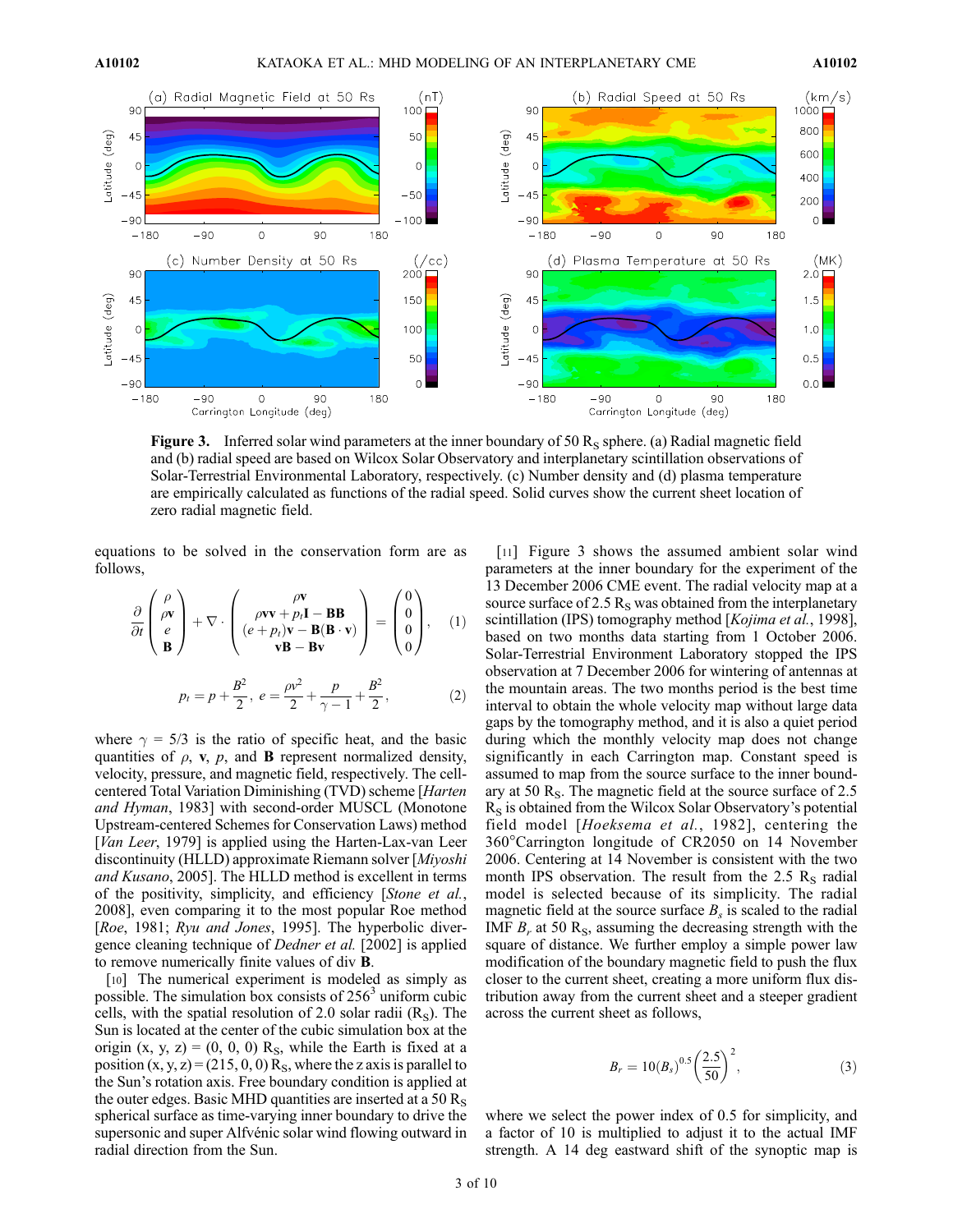

Figure 4. The ambient solar wind structure at 0400 UT on 12 December 2006. The amplitudes of MHD parameters are shown at the equatorial plane: (a) interplanetary magnetic field strength, (b) solar wind speed, (c) number density, and (d) plasma temperature.

further applied, considering the approximate travel time from the solar surface to 50 Rs with a constant speed of 400 km s<sup>-1</sup>.

[12] Following the method of *Hayashi et al.* [2003], number density  $n$  and proton temperature  $T$  at 50 Rs distance are calculated as empirical functions of radial speed  $V$  as follows:

$$
n = 62.98 + 866.4 \left(\frac{V}{100} - 1.549\right)^{-3.402},\tag{4}
$$

$$
T = -0.455 + 0.1943 \frac{V}{100},\tag{5}
$$

where the units are *n* [/cc], *T* [MK], and *V* [km s<sup>-1</sup>]. The proton temperature is related to the MHD pressure using the relation  $p = 2nk_BT$ , where  $k_B$  is the Boltzman constant. The inner boundary map is rotated against the z axis at  $\Omega$  = 27.2753 day/rotation rate. The azimuth magnetic field  $B\varphi$ is added finally as a function of radial speed to reproduce the Parker spiral:

$$
\frac{B_{\phi}}{B_{r}} = \frac{R\Omega\sin\lambda}{V},\tag{6}
$$

where  $\lambda$  is the colatitude from the Z axis, and R is 50 Rs. We use a numerical relaxation technique to obtain the ambient solar wind by rotating the inner boundary for a week in advance, starting from the analytic solution of radial expansion flow with constant speed. Figure 4 shows the MHD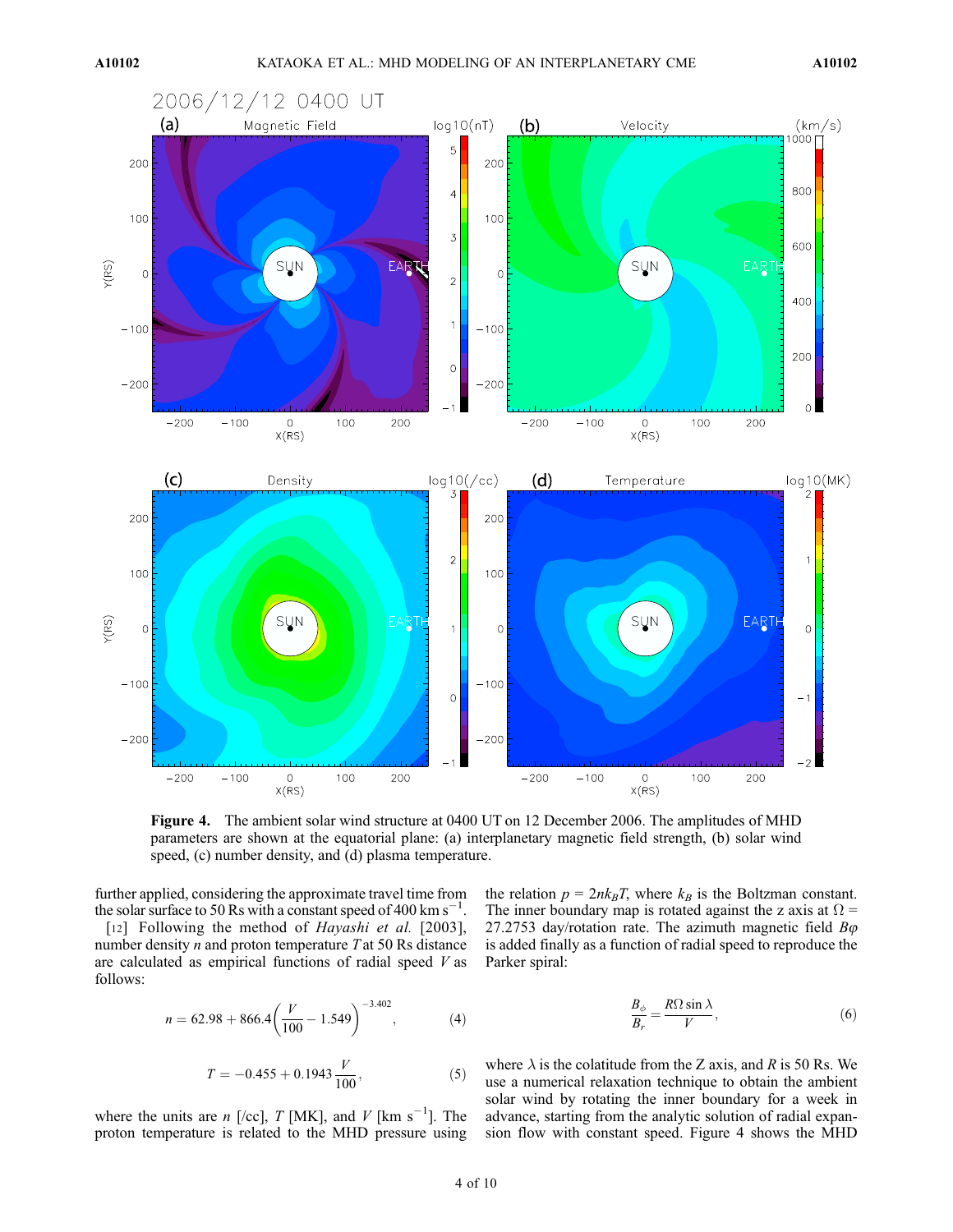![](_page_4_Figure_3.jpeg)

Figure 5. Magnetic field lines of (left) the spheromak and (right) the closed loop morphology of AR10930 computed using a nonlinear force-free (NLFF) model. The background contour shows positive (warm color) and negative (cold color) magnetic polarity of the photosphere. The red and white NLFF loops correspond to the toroidal and poloidal fields of spheromak, respectively. A similar left-handed magnetic field structure can be seen in both Figure 5 (left) and Figure 5 (right), where the toroidal fields direct roughly westward and the poroidal fields surround over the toroidal fields from south to north.

parameters of the obtained ambient solar wind at the equatorial plane at 0400 UT on 12 December 2006. Basic structures such as the Parker spiral, heliospheric current sheet, and corotating interaction regions are reproduced. The Earth recently entered a toward IMF sector region, and will pass a current sheet and corotating interaction region in a week, which is consistent with the observations of Figure 1.

### 4. Spheromak CME Model

[13] A spheromak-type magnetic field is introduced as the simplest CME model. The spheroidal magnetic field may be a natural product of a plasmoid ejected from a solar flare via reconnection [Gibson and Fan, 2008], although the actual existence in the solar wind is under debate [e.g., *Vandas et al.*, 1993a, 1993b, 2002; Farrugia et al., 1995]. In this paper, the initial shape of the magnetic cloud is simply assumed to be a sphere with the radius  $a$ . The inner magnetic field configuration is assumed to be the spheromak of *Chandrasekhar and* Kendall [1957]:

$$
B_r = 2B_0 \frac{j_1(\alpha r)}{\alpha r} \cos(\theta),\tag{7}
$$

$$
B_{\theta} = -B_0 \big(j_1(\alpha r) + \alpha r j_1'(\alpha r)\big) \sin(\theta),\tag{8}
$$

$$
B_{\phi} = B_0 j_1(\alpha r) \sin(\theta),\tag{9}
$$

where the polar coordinate system  $(r, \theta, \varphi)$  is defined by the polar axis of the spheromak,  $\alpha = 4.493409458a^{-1}$  is the constant derived from the force-free condition of  $\nabla \times \mathbf{B} = \alpha \mathbf{B}$ with the boundary condition of  $B_r = 0$  at  $r = a$ . The parameter

 $\alpha$  becomes negative for left-handed polarity. The spherical Bessel function and the derivative are

$$
j_1(x) = \frac{\sin x - x \cos x}{x^2},
$$
 (10)

$$
j_1'(x) = \frac{2x\cos x + (x^2 - 2)\sin x}{x^2}.
$$
 (11)

[14] The magnetic helicity  $H$  in a spheromak is computed as

$$
H = \alpha^{-1} \int_{0}^{2\pi} d\phi \int_{0}^{\pi} d\theta \int_{0}^{a} r^{2} dr \sin \theta B^{2} = 0.0454 a^{4} B_{0}^{2}.
$$
 (12)

A realistic magnetic helicity can be estimated from HINODE observations using the local correlation tracking method coupled with induction equations [Kusano et al., 2002] to obtain the rough estimate of  $B_0 = 10^{14} a^{-2}$  T for AR10930. We analyzed SOT/SP data obtained during December 9-13 during which the observed time intervals were  $1-5$  h. The magnetic field  $B_0$  estimates the upper bounds. The model constraints are  $B_0$  and the polar axis of spheromak, and they would be useful for making predictions because  $B_0$  varies event to event. In fact, there is a correlation between the magnetic parameters and flare activity [*Yamamoto and Sakurai*, 2009]. The nonlinear force-free method [*Inoue et al.*, 2008] based on the HINODE observations also gives another independent estimation of  $H$  in the same order of magnitude. An illustration of the 3-D magnetic field configuration of the spheromak is shown in Figure 5 (left), comparing it with the nonlinear force-free (NLFF) field (Figure 5, right) based on the HINODE observation. A similar left-handed magnetic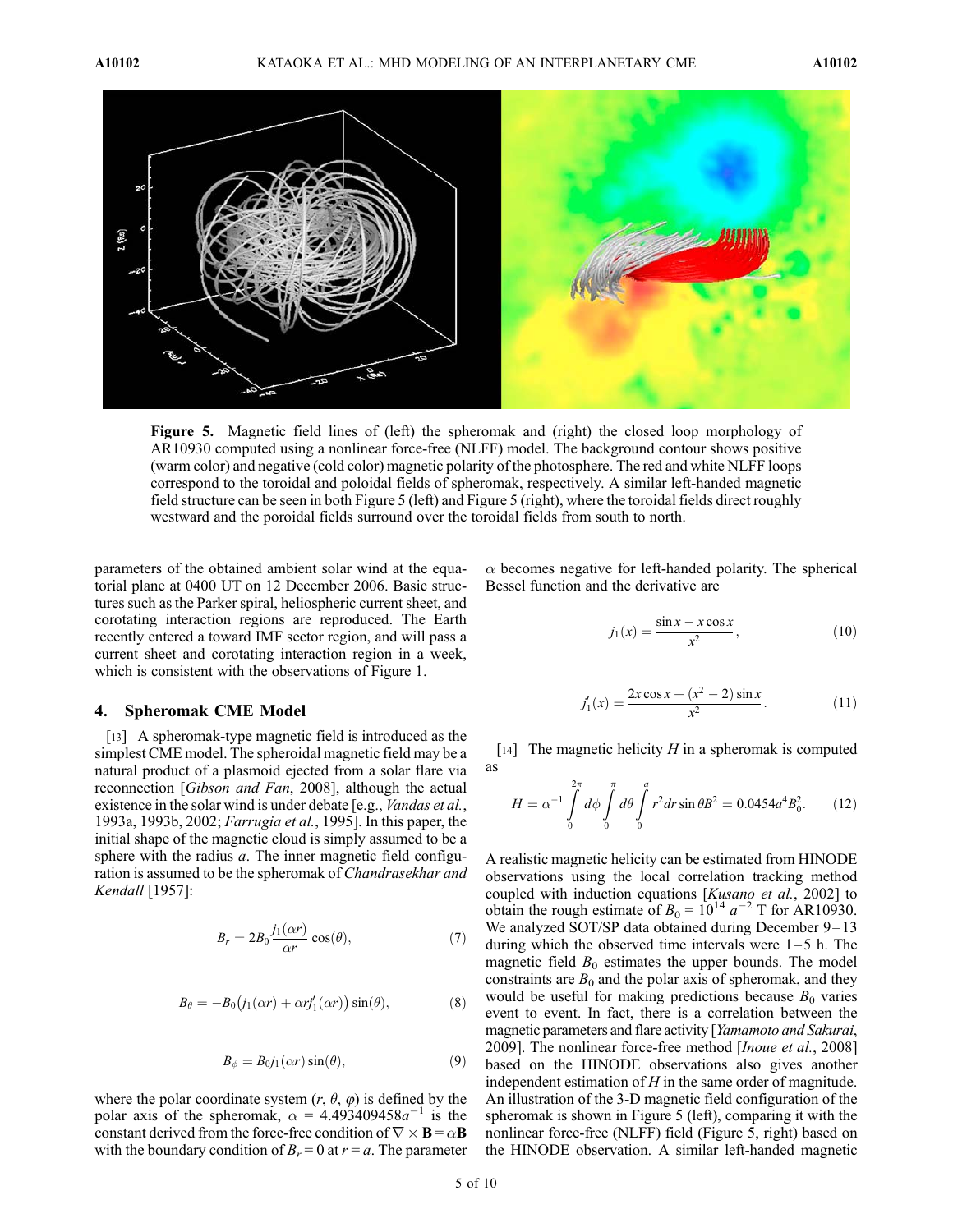![](_page_5_Figure_3.jpeg)

Figure 6. Simulated solar wind profile at the Earth for the week of the 13 December 2006 CME event. From top to bottom, shown are (a) IMF amplitude and the GSE southward component (solid line), (b) IMF longitude in GSE coordinates, (c) solar wind speed, (d) number density, and (e) plasma temperature. Blue lines show the solar wind profile computed at a position 15 deg westward of the Earth.

field structure can be seen in both Figure 5 (left) and Figure 5 (right), where the toroidal fields direct roughly westward and the poroidal fields surround over the toroidal fields from south to north.

[15] MHD quantities at the inner boundary are perturbed in a specified way as the spheroidal magnetic cloud moves across the computational boundary. In this paper we deliberately choose the parameters to provide the best possible results from this model. The magnetic field of the spheromak is introduced by simply superposing it on the ambient field to avoid any artificial div **B** problems. The radial speed  $V_{r0}$ inside the cloud is assumed to be constant, where the transit time  $\tau$  is directly related to the radius as  $\tau = 2a/V_{r0}$ , where the radius is assumed as  $a = 30$  R<sub>S</sub>. The spheromak is covered by a concentric spherical transition region where the speed smoothly decreases to the ambient level at the radius of  $40 R<sub>S</sub>$  using a trigonometric function of cos<sup>2</sup>. SOHO/LASCO observed that the CME reached 6  $R<sub>S</sub>$  at 0300 UT (Figure 2). Assuming a constant deceleration of the CME speed from 1800 km s<sup>-1</sup> at 6 R<sub>S</sub> to 1000 km s<sup>-1</sup> at 50 R<sub>S</sub>, the CME arrival time at 50  $R<sub>S</sub>$  is roughly estimated to be 0900 UT. The density and temperature inside the magnetic cloud are assumed to be twice that of the ambient solar wind. The ejection direction of the magnetic cloud is assumed to be 15 deg westward and 15 deg southward from the Sun-Earth line, roughly consistent with the coronagraph observations in Figure 2. The polar axis of the ejected spheromak is assumed to be rotated 90 deg toward the positive Y direction to find a better agreement with the in situ IMF observations, although the original polar axis at the lower corona mostly parallel to local north, which

seems to be consistent with the HINODE observations (Figure 5). We discuss the need and the meaning of this ad hoc optimization process of arbitrary rotation in section 5.

#### 5. Results and Discussions

[16] Figure 6 shows a simulated solar wind profile at the virtual Earth position for the same time interval of a week, using the same vertical scale as Figure 1. To see a possible range of variations at the 1 AU in situ sampling, the simulated solar wind profile approximately 15 deg westward of the Earth is also shown by blue lines. The most important point in Figure 6 is the quantitative reproduction of the southward Bz using the spheromak CME model. Many other basic structures are also reasonably reproduced as follows: The interplanetary shock arrived at 1900 UT on 14 December 2006, which is 5 hours later than the actual arrival. The interplanetary shock and magnetic cloud arrived in the toward IMF polarity before a current sheet arrival, followed by a corotating interaction region on 18– 19 December 2006 as observed in Figure 1, although the CIR structures is much fainter in the model result. The rarefaction structure is also reproduced as identified by the monotonic speed decrease with density rarefaction, although significant perturbations coexist to disturb the actual rarefaction profile in Figure 1. Predicting the rarefaction structure is important for forecasting space weather of terrestrial radiation belt. In fact, during the storm recovery phase of this December 2006 storm, the radiation belt electron flux was greatly enhanced during the rarefaction phase because of the ''double rarefaction'' mechanism [Kataoka and Miyoshi, 2008a, 2008b].

[17] The simulated solar wind profile in Figure 6 is obtained by rotating the polar axis of the ejected spheromak by 90 deg anticlockwise, to see a better agreement with the in situ observation of the IMF. The in situ magnetic field rotation inside the magnetic cloud does not show a good agreement if the polar axis of the spheromak is parallel to local north. This result may imply existence of a significant anticlockwise writhe from the initial configuration occurring below 50  $R_s$ , possibly below the coronal height where the magnetic field force dominates. The rotation of the magnetic field vector at 1 AU associated with the spheromak CME is sensitive to the initial magnetic field configuration at the inner boundary and does not change significantly during the propagation, because of relatively small magnetic force. The amount of rotation of the field vector is also sensitive to which part of the magnetic structure passes by the observer (thus the magnetic cloud trajectory), and a smaller magnetic cloud is therefore more sensitive to this effect. The arrival time of the interplanetary shock and/or magnetic cloud is earlier in case of high cloud density, because of the large total momentum against the obstacle of slow ambient solar wind. A systematic parameter survey using the MHD cube model to understand such sensitivities to various initial conditions is beyond the scope of this paper and remains a future work.

[18] The basic structures such as magnetic cloud, shock, and sheath are investigated in more detail for the rotated spheromak. Figure 7 shows the expanded view of velocity and magnetic field vectors in GSE coordinates at the Earth position for two days. The time resolutions for the ACE magnetic field and velocity observations are 16 s and 64 s,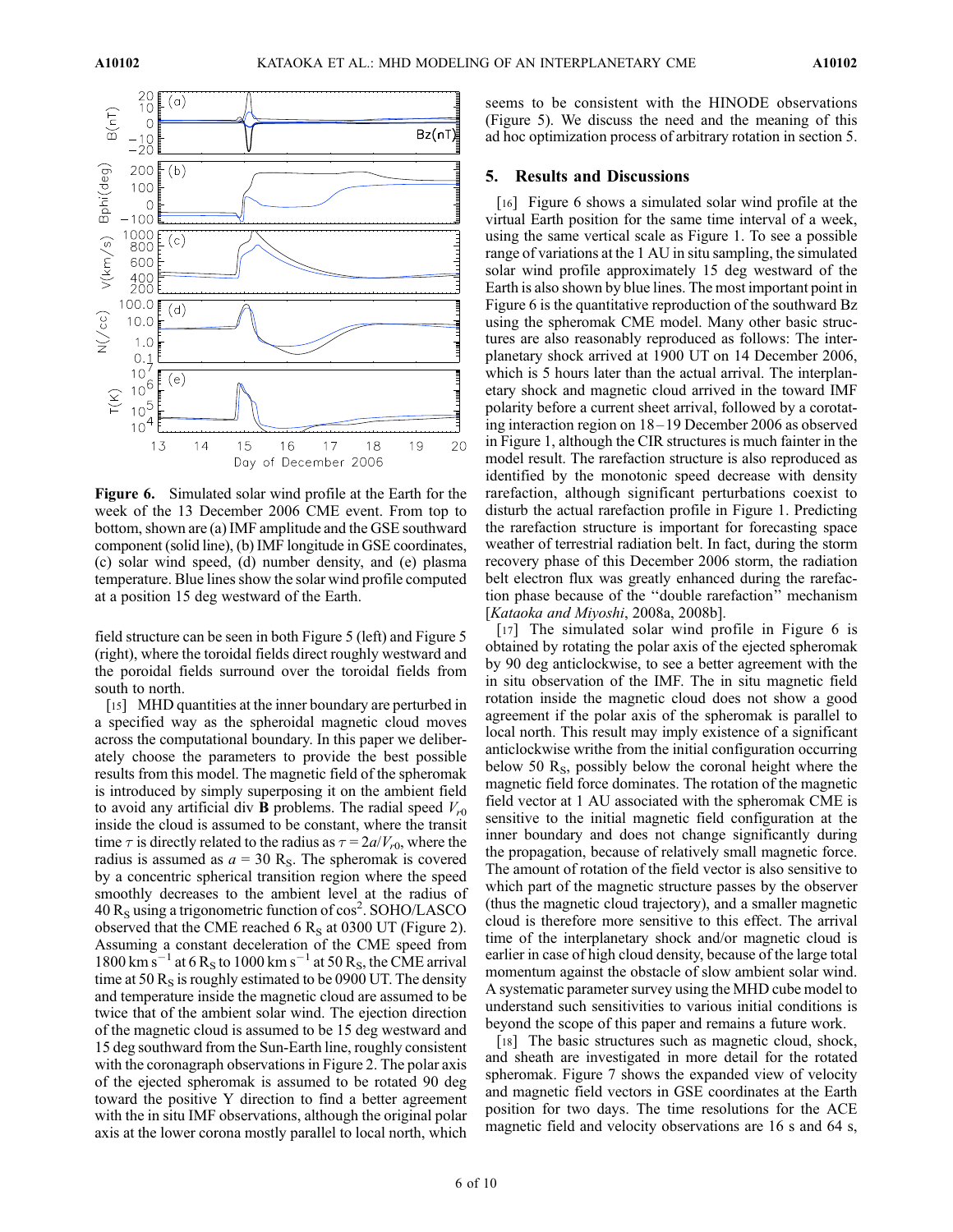![](_page_6_Figure_3.jpeg)

Figure 7. Simulated solar wind profile at the Earth for the time interval from 14 to 16 December 2006. We add 2 h to the time axis of simulated profiles for a better comparison. From top to bottom, shown are three components of (a, b, c) interplanetary magnetic field and (d, e, f) solar wind velocity in GSE coordinates. The ACE observations are shown by dots. Vertical solid lines show the interplanetary shock arrival, and vertical dotted lines show the beginning of the magnetic cloud.

respectively. We add 2 hours to the time axis of simulated profiles just for a better comparison of the IMF rotation's turning from north to south (from positive  $Z_{GSE}$  to negative  $Z<sub>GSE</sub>$ ). The flow direction inside the magnetic cloud is westward (negative  $Y_{GSE}$ ), as expected from the bulk motion of CME, while the flow deflection just after the shock arrival is eastward (positive  $Y_{GSE}$ ) and northward (positive  $Z_{GSE}$ ) in both simulations and observations, as naturally expected from the 3-D shock geometry [e.g., Kataoka et al., 2005].

[19] One of the most useful properties of MHD is the ability to track the same magnetic field lines in order to understand the time evolution of the 3-D morphology. Figure 8 shows the time evolution of the same magnetic field lines initially located inside of the spheromak. By definition, spheromaks are magnetically closed structures fully detached from the Sun. For example, Vandas et al. [1997, 1998] have shown that a spheroid with its polar axis parallel to the ambient evolves into a body similar to a toroid during propagation in the solar wind. In our simulation, on the contrary, most of the magnetic field lines of spheromak CME are connected to the inner boundary from the beginning, as shown in Figure 8, since the magnetic field of the spheromak is introduced by simple superposition on the ambient field. In fact, the IMF connection between the Sun

and Earth is implied within the magnetic cloud from electron SEP observations [Liu et al., 2008]. During CME propagation, the overall morphology is elongated perpendicularly to the radial direction, keeping the sense of the IMF rotations of the spheromak. The meridional and azimuthal extent does not change much during the propagation and is almost defined by the initial size of the spheromak. Under the same conditions of initial helicity and magnetic flux, the basic propagation processes are not sensitive to the size of the spheromak. From Figure 8, it is found that the Earth's trajectory across an eastern shoulder of the deformed spheromak can explain both the result of *Liu et al.* [2008] and the coronagraph observations described in section 2. The eastern shoulder trajectory should be observed as central passage of a flux rope at in situ measurement, and the whole spheromak structure propagate southward and westward as it appeared in the coronagraph.

#### 6. Summary

[20] The MHD cube model was developed to reconstruct the interplanetary propagation of CME on 13 December 2006 in a realistic ambient solar wind. The magnetic cloud and associated structures, such as shock and sheath, are reasonably explained by the westward and southward propagation of a spheromak CME. Consequently, the spheromak CME model is topologically complex enough to be consistent with in situ observations, such as southward IMF associated with CMEs. Introducing the 3-D spheromak-type CME magnetic field is a new approach in this paper, while it is possible to implement the spheromak CME in other MHD models, and the expected results should not be significantly different depending on different models.

[21] The MHD cube is the simplest model of the dynamic solar wind, and free from a lot of problems in complicated grid systems. The uniform resolution makes the analysis simple, and provides a good starting point for further development such as data assimilation and adaptive mesh refinement (AMR) technique. The uniform resolution of 2  $R<sub>S</sub>$  is coarse at the inner edge, and fine at 1 AU, which will be naturally improved by the AMR technique. The inner boundary can be replaced by some other solar wind models or observations as desired in the future. The tunable free parameters of the spheromak CME model would be the initial speed, width (size of spheromak), and direction, which are related to observable quantities from a coronagraph. Further, detailed solar magnetograms, if available, can produce a possible restriction in the polar axis and helicity of the spheromak.

[22] Limitations also exist. Odstrcil and Pizzo [1999] suggested that initial CME position relative to the current sheet is important for taking into account the interaction between CMEs and the slow wind. A dynamic MHD coronal model is needed to address such interactions and the initial evolution of CMEs and associated shock formations across the critical point of solar wind acceleration. In fact, it has been suggested that the initial CME evolution and shock formation significantly depend on the coronal heating model [*Jacobs*] et al., 2005]. As members of a multi-institute collaboration of the space-weather-modeling taskforce in Japan [Shibata] and Kamide, 2007] that is working to solve such remaining problems, we are developing an integrated framework to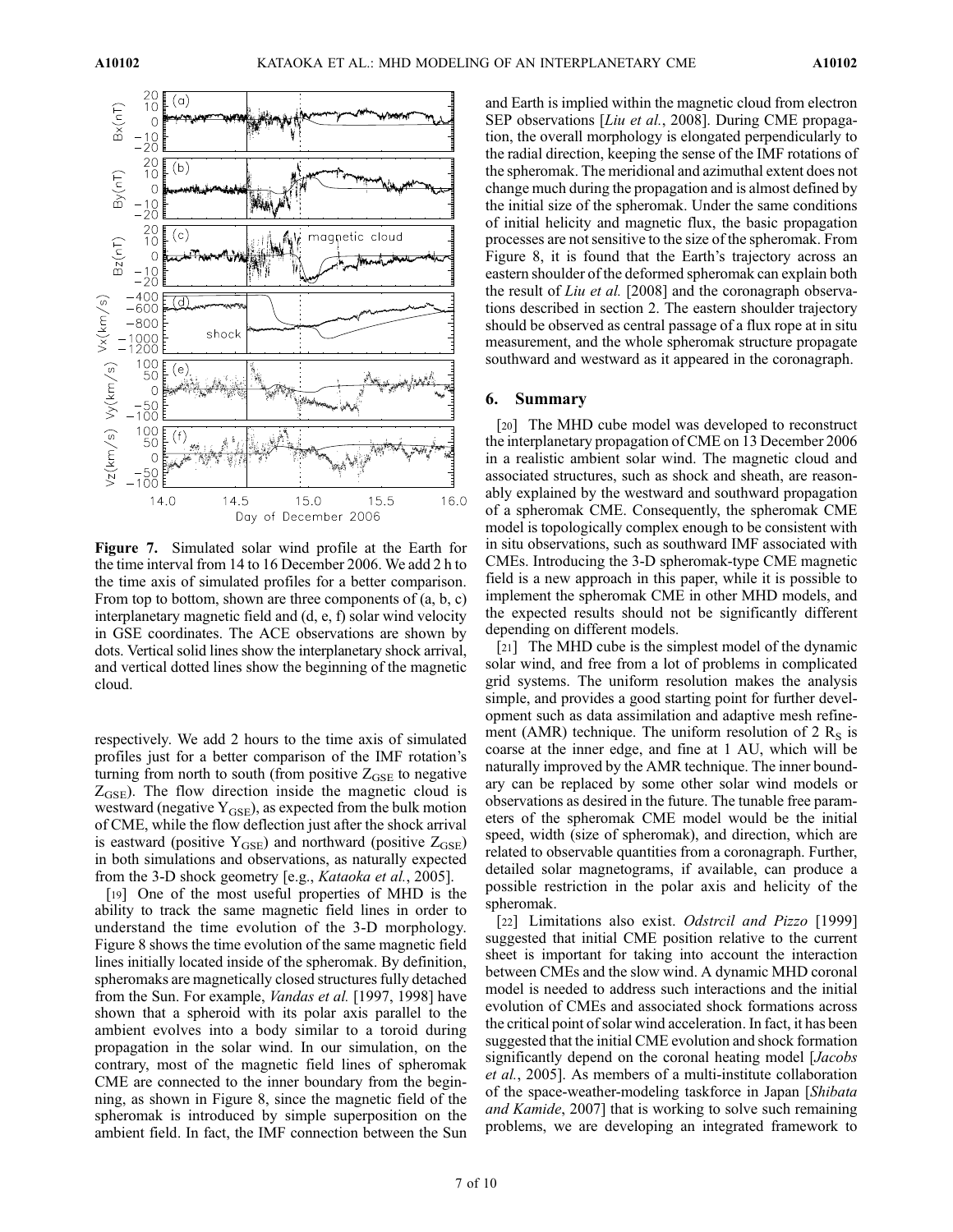![](_page_7_Figure_3.jpeg)

Figure 8. Time evolution of the same magnetic field lines inside spheromak CME at (left) 0400 UT on 13 December 2006 and (right) 0400 UT on 14 December 2006. (top) View from the north (XY plane). (bottom) View from the east (YZ plane). The Sun is located at the origin, and the Earth is located at  $(X, Y, Z) = (215, 0, 0).$ 

initiate the CME from the solar surface based on HINODE observations for creating more realistic CME structures. The initial results of our integrated framework will be shown elsewhere.

[23] **Acknowledgments.** The code development of the MHD cube by R.K. owes thanks to ACT-JST Summer Seminar of Astrophysical Plasma Simulation held by R. Matsumoto in 2003. R.K. thanks K. Tomisaka, T. Hanawa, and T. Yokoyama for their teaching how to develop an MHD code in the Summer Seminar. R.K. thanks T. Miyoshi of Hiroshima University for his practical advice on the HLLD method. The CME catalog is generated and maintained at the CDAW Data Center by NASA and the Catholic University of America in cooperation with the Naval Research Laboratory. SOHO is a project of international cooperation between ESA

and NASA. The solar magnetic field data is obtained from the Wilcox Solar Observatory. The OMNI-2 and ACE solar wind data are provided from NASA/NSSDC. The Dst index is provided from Kyoto University. Hinode is a Japanese mission developed and launched by ISAS/JAXA, with NAOJ as domestic partner and NASA and STFC (UK) as international partners. It is operated by these agencies in cooperation with ESA and NSC (Norway). The work by R.K. was supported by a research fellowship of Special Postdoctoral Research Program at RIKEN. R.K. thanks the RIKEN Super Combined Cluster (RSCC) and Nagoya University in collaboration with STEL for computational resources. This work was supported by the Grantin-Aid for Creative Scientific Research (20740286) and ''The Basic Study of Space Weather Prediction'' (17GS0208, Head Investigator: K. Shibata) from the Ministry of Education, Science, Sports, Technology, and Culture of Japan.

[24] Amitava Bhattacharjee thanks Sarah Gibson and another reviewer for their assistance in evaluating this paper.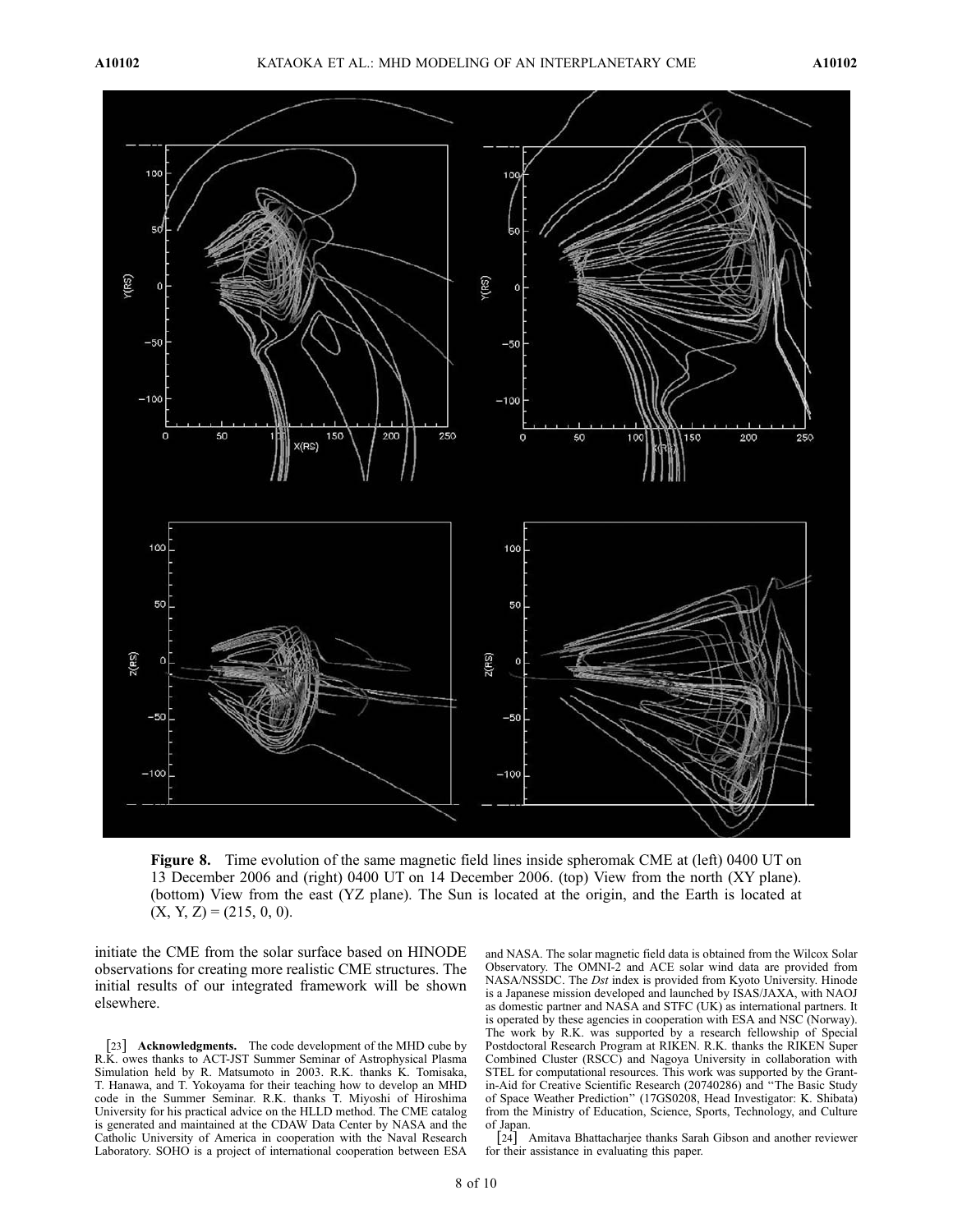#### References

- Alfvén, H. (1942), Existence of electromagnetic-hydrodynamic waves, Nature, 150, 405-406, doi:10.1038/150405d0.
- Burlaga, L. F., E. Sittler, F. Mariani, and R. Schwenn (1981), Magnetic loop behind an interplanetary shock, J. Geophys. Res., 86, 6673-6684, doi:10.1029/JA086iA08p06673.
- Chandrasekhar, S., and P. C. Kendall (1957), On force-free magnetic fields, Astrophys. J., 126, 457 – 460, doi:10.1086/146413.
- Dedner, A., F. Kemm, D. Kroner, C.-D. Munz, T. Schnizer, and M. Wesenberg (2002), Hyperbolic divergence cleaning for the MHD equations, J. Comput. Phys., 175, 645 – 673, doi:10.1006/jcph.2001.6961.
- Farrugia, C. J., V. A. Osherovich, and L. F. Burlaga (1995), Magnetic flux rope versus the spheromak as models for interplanetary magnetic clouds, J. Geophys. Res., 100, 12,293 – 12,306, doi:10.1029/95JA00272.
- Gibson, S. E., and Y. Fan (2008), Partially ejected flux ropes: Implications for interplanetary coronal mass ejections, J. Geophys. Res., 113, A09103, doi:10.1029/2008JA013151.
- Goldstein, H. (1983), On the field configuration in magnetic clouds, in Solar Wind Five, edited by M. Neugebauer, pp. 731-733, NASA, Washington, D. C.
- Gonzalez, W. D., and B. T. Tsurutani (1987), Criteria of interplanetary parameters causing intense magnetic storms  $(Dst < -100 nT)$ , Planet. Space Sci., 35, 1101-1109, doi:10.1016/0032-0633(87)90015-8.
- Gosling, J. T., and D. J. McComas (1987), Field line draping about fast coronal mass ejecta: A source of strong out-of-ecliptic interplanetary magnetic fields, Geophys. Res. Lett., 14, 355-358, doi:10.1029/ GL014i004p00355.
- Harten, A., and J. M. Hyman (1983), Self adjusting grid methods for onedimensional hyperbolic conservation laws, J. Comput. Phys., 50, 235, doi:10.1016/0021-9991(83)90066-9.
- Hau, L.-N., and B. Sonnerup (1999), Two-dimensional coherent structures in the magnetopause: Recovery of static equilibria from single-spacecraft data, *J. Geophys. Res., 104, 6899-6917, doi:10.1029*/1999JA900002.
- Hayashi, K., M. Kojima, M. Tokumaru, and K. Fujiki (2003), MHD tomography using interplanetary scintillation measurement, J. Geophys. Res., 108(A3), 1102, doi:10.1029/2002JA009567.
- Hayashi, K., X. P. Zhao, and Y. Liu (2006), MHD simulation of two successive interplanetary disturbances driven by cone-model parameters in IPS-based solar wind, Geophys. Res. Lett., 33, L20103, doi:10.1029/ 2006GL027408.
- Hoeksema, J. T., J. M. Wilcox, and P. H. Scherrer (1982), Structure of the heliospheric current sheet in the early portion of sunspot cycle 21, J. Geophys. Res., 87, 10,331 – 10,338, doi:10.1029/JA087iA12p10331.
- Hu, Q., and B. U. O. Sonnerup (2002), Reconstruction of magnetic clouds in the solar wind: Orientations and configurations, J. Geophys. Res., 107(A7), 1142, doi:10.1029/2001JA000293.
- Inoue, S., K. Kusano, S. Masuda, T. Miyoshi, T. T. Yamamoto, T. Magara, S. Tsuneta, T. Sakurai, and T. Yokoyama (2008), Three-dimensional structure analysis of coronal magnetic field in AR NOAA 10930 based on vector magnetogram observations with Hinode/SOT, First Results From Hinode ASP Conference Series, vol. 397, pp. 110-113, edited by S. A. Matthews, J. M. Davis, and L. K. Harra, Astronomical Society of the Pacific Trinity College, Dublin.
- Jacobs, C., S. Poedts, B. Van der Holst, and E. Chane (2005), On the effect of the background wind on the evolution of interplanetary shock waves, Astron. Astrophys., 430, 1099 – 1107, doi:10.1051/0004-6361:20041676.
- Kataoka, R., and Y. Miyoshi (2006), Flux enhancement of radiation belt electrons during geomagnetic storms driven by coronal mass ejections and corotating interaction regions, Space Weather, 4, S09004, doi:10.1029/2005SW000211.
- Kataoka, R., and Y. Miyoshi (2008a), Magnetosphere inflation during the recovery phase of geomagnetic storms as an excellent magnetic confinement of killer electrons, Geophys. Res. Lett., 35, L06S09, doi:10.1029/ 2007GL031842.
- Kataoka, R., and Y. Miyoshi (2008b), Average profiles of the solar wind and outer radiation belt during the extreme flux enhancement of relativistic electrons at geosynchronous orbit, Ann. Geophys., 26, 1335 – 1339.
- Kataoka, R., S. Watari, N. Shimada, H. Shimazu, and K. Marubashi (2005), Downstream structures of interplanetary fast shocks associated with coronal mass ejections, Geophys. Res. Lett., 32, L12103, doi:10.1029/ 2005GL022777.
- Klein, L. W., and L. F. Burlaga (1982), Interplanetary magnetic clouds at 1 AU, J. Geophys. Res., 87, 613 – 624, doi:10.1029/JA087iA02p00613.
- Kojima, M., M. Tokumaru, H. Watanabe, A. Yokobe, K. Asai, B. V. Jackson, and P. L. Hick (1998), Heliospheric tomography using interplanetary scintillation observations 2. Latitude and heliocentric distance dependence, J. Geophys. Res., 103, 1981 – 1989, doi:10.1029/97JA02162.
- Kusano, K., T. Maeshiro, T. Yokoyama, and T. Sakurai (2002), Measurement of magnetic helicity injection and free energy loading into the solar corona, Astrophys. J., 577, 501 – 512, doi:10.1086/342171.
- Liu, Y., J. G. Luhmann, P. C. Schroeder, L. Wang, Y. Li, R. P. Lin, S. D. Bale, R. Müller-Mellin, M. H. Acuña, and J.-A. Sauvaud (2008), A comprehensive view of the 13 December 2006 CME: From the Sun to interplanetary space, Astrophys. J., 689, 563 – 571, doi:10.1086/592031.
- Luhmann, J. G., S. C. Soloman, J. A. Linker, J. G. Lyon, Z. Mikic, D. Odstrcil, W. Wang, and M. Wiltberger (2004), Coupled model simulation of a Sun-to-Earth space weather event, J. Atmos. Sol. Terr. Phys., 66, 1243 – 1256, doi:10.1016/j.jastp.2004.04.005.
- Manchester, W. B., IV, T. I. Gombosi, I. Roussev, D. L. De Zeeuw, I. V. Sokolov, K. G. Powell, and G. Tóth (2004a), Three-dimensional MHD simulation of a flux rope driven CME, J. Geophys. Res., 109, A01102, doi:10.1029/2002JA009672.
- Manchester, W. B., IV, T. I. Gombosi, I. Roussev, A. Ridley, D. L. De Zeeuw, I. V. Sokolov, K. G. Powell, and G. Tóth (2004b), Modeling a space weather event from the Sun to the Earth: CME generation and interplanetary propagation, J. Geophys. Res., 109, A02107, doi:10.1029/ 2003JA010150.
- Marubashi, K. (1986), Structure of the interplanetary magnetic clouds and their solar origins, Adv. Space Res., 6(6), 335 – 338, doi:10.1016/0273- 1177(86)90172-9.
- Marubashi, K., and R. P. Lepping (2007), Long-duration magnetic clouds: A comparison of analyses using torus- and cylinder-shaped flux rope models, Ann. Geophys., 25, 2453 – 2477.
- McComas, D. J., J. T. Gosling, S. J. Bame, E. J. Smith, and H. V. Cane (1989), A test of magnetic field draping induced BZ perturbations ahead of fast coronal mass ejecta, J. Geophys. Res., 94, 1465 – 1471, doi:10.1029/JA094iA02p01465.
- Miyoshi, T., and K. Kusano (2005), A multi-state HLL approximate Riemann solver for ideal magnetohydrodynamics, J. Comput. Phys., 208, 315 – 344, doi:10.1016/j.jcp.2005.02.017.
- Odstrcil, D., and V. J. Pizzo (1999), Distortion of the interplanetary magnetic field by three-dimensional propagation of coronal mass ejections in a structured solar wind, J. Geophys. Res.,  $104$ ,  $28,225 - 28,239$ , doi:10.1029/1999JA900319.
- Odstrcil, D., P. Riley, and X. P. Zhao (2004), Numerical simulation of the 12 May 1997 interplanetary CME event, J. Geophys. Res., 109, A02116, doi:10.1029/2003JA010135.
- Parker, E. N. (2007), Conversations on Electric and Magnetic Fields in the Cosmos, Princeton Series in Astrophysics, Princeton Univ. Press, Princeton, New Jersey.
- Richardson, I. G., et al. (2006), Major geomagnetic storms ( $Dst \le -100$  nT) generated by corotating interaction regions, J. Geophys. Res., 111, A07S09, doi:10.1029/2005JA011476.
- Roe, P. L. (1981), Approximate Riemann solvers, parameter vectors, and difference schemes, J. Comput. Phys., 43, 357, doi:10.1016/0021-9991 (81)90128-5.
- Ryu, D., and T. W. Jones (1995), Numerical magnetohydrodynamics in astrophysics: Algorithm and tests for one-dimensional flow, Astrophys. J., 442, 228, doi:10.1086/175437.
- Shen, F., X. Feng, S. T. Wu, and C. Xiang (2007), Three-dimensional MHD simulation of CMEs in three-dimensional background solar wind with self-consistent structure on the source surface as input: Numerical simulation of the January 1997 Sun-Earth connection event, J. Geophys. Res., 112, A06109, doi:10.1029/2006JA012164.
- Shibata, K., and Y. Kamide (2007), Basic study of space weather predictions: A new project in Japan, Space Weather, 5, S12006, doi:10.1029/ 2006SW000306.
- Stone, J. M., T. A. Gardiner, P. Teuben, J. F. Hawley, and J. B. Simon (2008), ATHENA: A new code for astrophysical MHD, Astrophys. J. Suppl., 178, 137-177.
- Tóth, G., D. L. De Zeeuw, T. I. Gombosi, W. B. Manchester, A. J. Ridley, I. V. Sokolov, and I. I. Roussev (2007), Sun-to-thermosphere simulation of the 28 – 30 October 2003 storm with the Space Weather Modeling Framework, Space Weather, 5, S06003, doi:10.1029/2006SW000272.
- Tsurutani, B. T., and W. D. Gonzalez (1997), The interplanetary causes of magnetic storms: A review, in Magnetic Storms, Geophys. Monogr. Ser., vol. 98, edited by B. T. Tsurutani et al., pp. 77-89, AGU, Washington, D. C.
- Van Leer, B. (1979), Towards the ultimate conservative difference scheme, V. A second-order sequel to Godunov's method, J. Comput. Phys., 32, 101 – 136, doi:10.1016/0021-9991(79)90145-1.
- Vandas, M., S. Fischer, P. Pelant, and A. Geranios (1993a), Spheroidal models of magnetic clouds and their comparison with spacecraft measurements, J. Geophys. Res., 98, 11,467-11,475, doi:10.1029/ 93JA00055.
- Vandas, M., S. Fischer, P. Pelant, and A. Geranios (1993b), Evidence for a spheroidal structure of magnetic clouds, J. Geophys. Res., 98, 21,061-21,069, doi:10.1029/93JA01749.
- Vandas, M., S. Fischer, P. Pelant, M. Dryer, Z. Smith, and T. Detman (1997), Propagation of a spheromak 1. Some comparisons of cylindrical